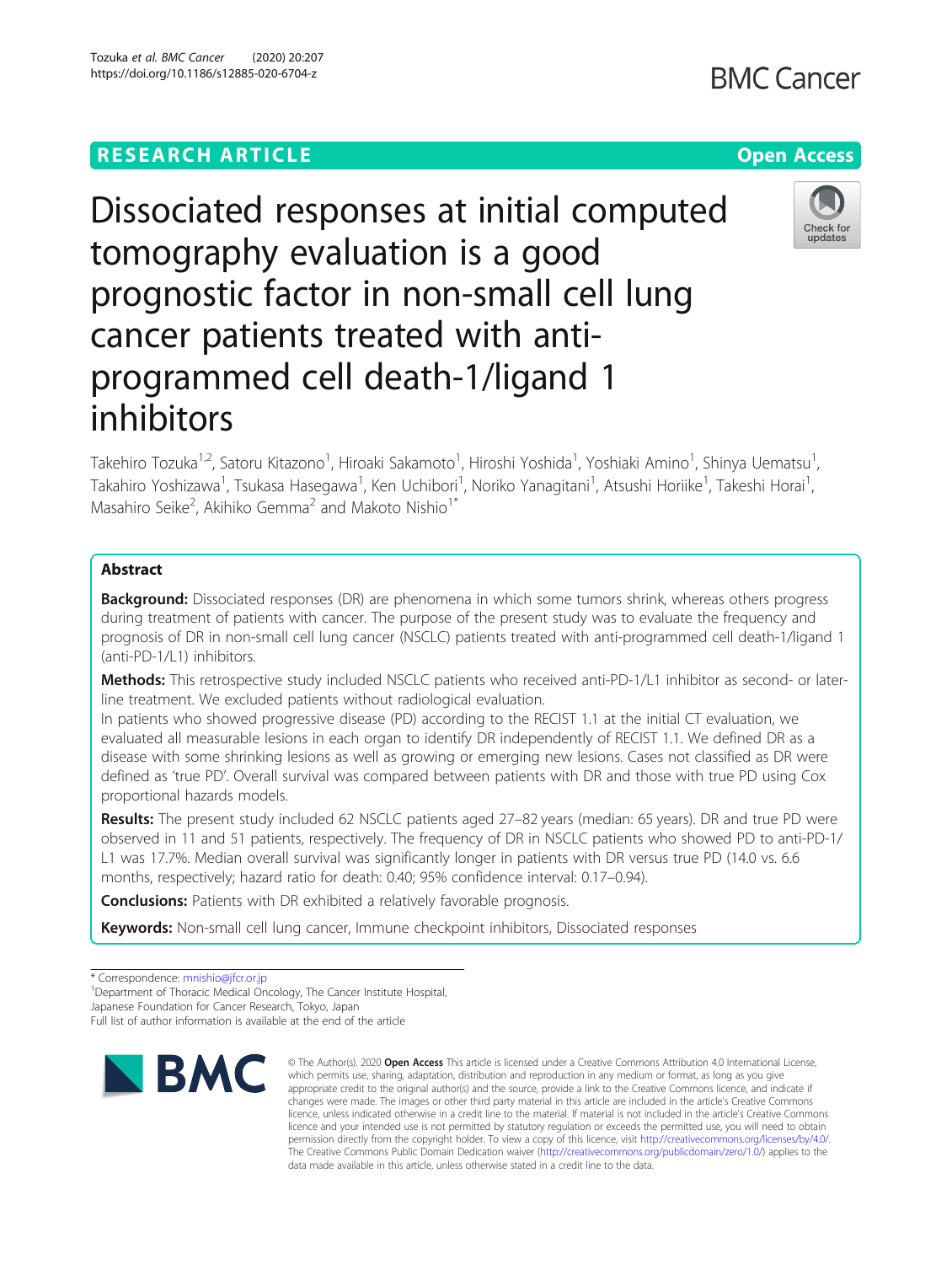# Background

Treatment with anti-programmed cell death-1/ligand 1 (anti-PD-1/L1) inhibitors has demonstrated survival benefit in patients with non-small cell lung cancer (NSCLC). The administration of nivolumab, pembrolizumab, and atezolizumab resulted in improved overall survival (OS) in patients with advanced NSCLC after failure of first-line treatment  $[1-4]$  $[1-4]$  $[1-4]$  $[1-4]$ . The response patterns of tumors in patients treated with anti-PD-1/L1 inhibitors may differ from those observed in patients treated with conventional cytotoxic agents owing to their characteristic mechanism.

Atypical patterns of response to anti-PD-1/L1 inhibitors have been reported, including durable responses, pseudoprogression, hyperprogression, and dissociated responses (DR). Durable responses are continuous responses to anti-PD-1/L1 inhibitors even after discontinuation of treatment [[5\]](#page-6-0). Pseudoprogression is observed as objective response following temporary tumor growth  $[6]$  $[6]$ . Hyperprogression refers to rapid disease progression after the initiation of immunotherapy [[7](#page-6-0)]. DR are phenomena in which several tumors shrink, whereas others progress [[8](#page-6-0)].

DR are also considered mixed responses in NSCLC patients. A previous study reported that the overall incidence of mixed responses or DR in NSCLC patients treated with systemic therapy was 21.5% [[9\]](#page-6-0). Tumor heterogeneity within individual patients may be responsible for these inconsistent responses to treatment. From another point of view, DR may be explained based on differences in tissue penetration by drugs in each organ. Notably, DR has been reported to be an unfavorable prognostic factor of survival [[9\]](#page-6-0).

However, the frequency of DR at the initial computed tomography (CT) evaluation is unclear in NSCLC patients receiving treatment with anti-PD-1/L1 inhibitors. In addition, the prognosis of patients who experienced DR to anti-PD-1/L1 inhibitors remains undetermined. The aim of the present study was to identify radiological features of NSCLC patients who achieved survival benefit of anti-PD-1/L1 inhibitors and showed PD to this type of therapy.

# Methods

#### Patients

We retrospectively reviewed the clinical data of consecutive patients with histologically confirmed advanced NSCLC who received anti-PD-1/L1 inhibitor monotherapy (nivolumab, pembrolizumab, or atezolizumab) as second- or later-line treatment at the Cancer Institute Hospital, Japanese Foundation for Cancer Research, (Tokyo, Japan) between December 2015 and December 2018. All patients received nivolumab (3 mg/kg of body weight or 240 mg per body) every 2 weeks, pembrolizumab (200 mg per body) every 3 weeks, or atezolizumab

(1200 mg per body) every 3 weeks. We excluded patients who were not evaluated using chest CT, abdominal CT, and brain imaging (CT or magnetic resonance imaging) within 28 days prior to the initiation of immunotherapy. We also excluded patients without measurable lesions and those who did not undergo CT evaluation after the initiation of treatment with anti-PD-1/L1 inhibitors. We analyzed the patients whose initial response to anti-PD-1/L1 inhibitors was assessed as progressive disease (PD) according to the Response Evaluation Criteria in Solid Tumors version 1.1 (RECIST 1.1) at the initial CT evaluation [[10\]](#page-6-0). The study protocol was reviewed and approved by the Ethics Committee of the Cancer Institute Hospital, Japanese Foundation for Cancer Research (approval number 2019–1073).

#### Evaluation of efficacy

Objective response at the initial CT evaluation was assessed as complete response, partial response (PR), stable disease (SD), or PD in accordance with RECIST 1.1 [[10](#page-6-0)]. In patients who showed progressive disease (PD) according to the RECIST 1.1 at the initial CT evaluation, we evaluated all measurable lesions in each organ to identify DR independently of RECIST 1.1. We defined DR as a disease with some shrinking lesions as well as growing or emerging new lesions. PD not classified as DR was defined as true PD.

OS was defined as the time from the initiation of anti-PD-1/L1 inhibitor monotherapy to the date of death. OS was compared between patients who exhibited DR and those who presented true PD. We defined time to treatment failure as the time from the first dose of anti-PD-1/L1 inhibitors to the discontinuation of treatment for any reason, including disease progression, treatment toxicity, patient request, or death. The duration of treatment beyond progression was calculated as the time from the evaluation of disease progression to discontinuation of treatment for any reason.

#### Statistical analysis

We used Fisher's exact test to compare patient characteristics between different groups. OS was compared using the Kaplan–Meier method. The hazard ratio was calculated using Cox proportional hazards models. A  $p < 0.05$  denoted statistical significance. All significant factors identified in the univariate analysis were entered in the multivariate analysis. All statistical analyses were performed using the EZR® version 1.37 software (Saitama Medical Center, Jichi Medical University, Saitama, Japan), which is a graphical user interface for R (The R Foundation for Statistical Computing, Vienna, Austria) [[11\]](#page-6-0).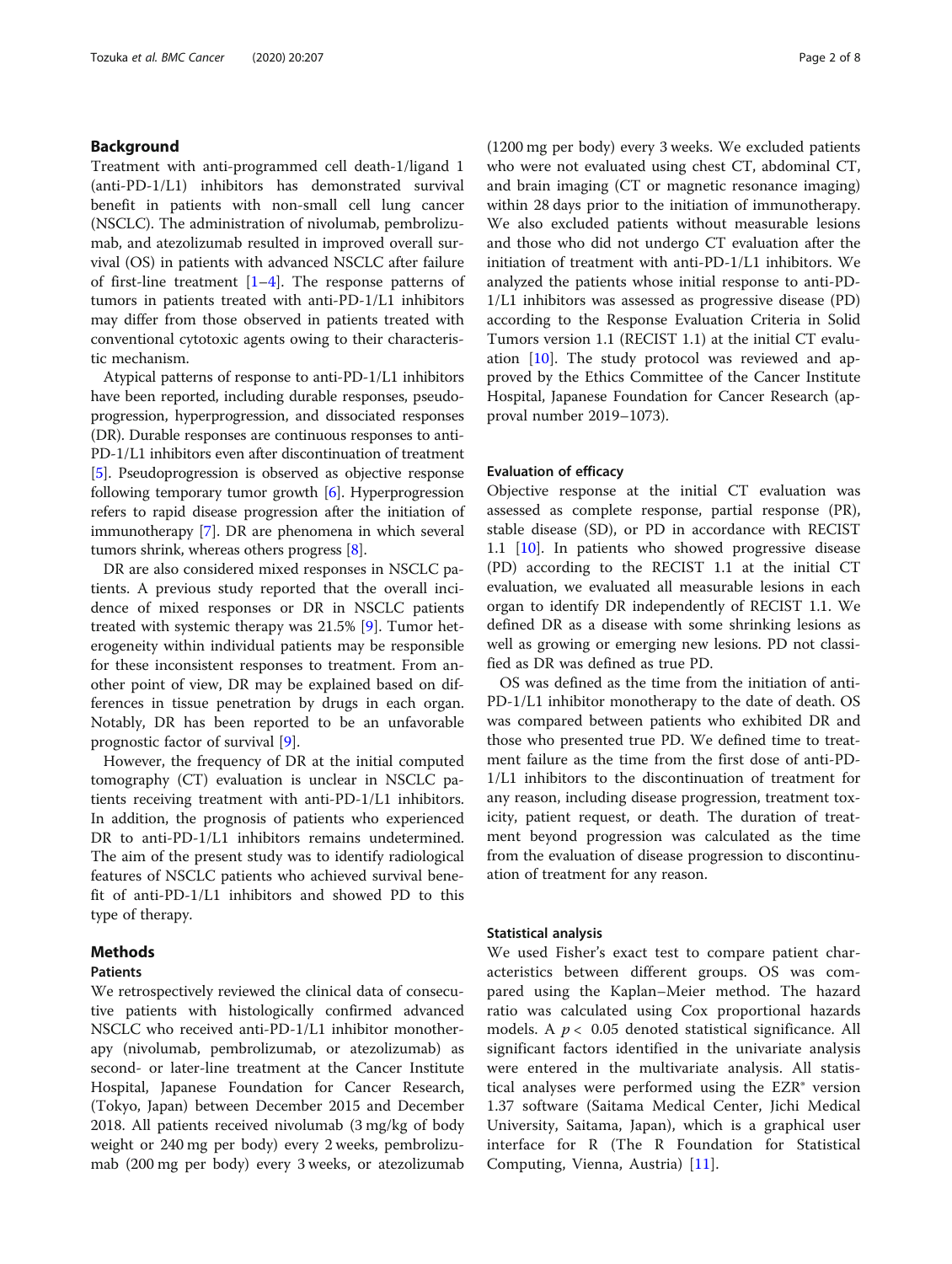# Results

# Patients

A total of 210 patients received anti-PD-1/L1 inhibitor monotherapy (nivolumab, pembrolizumab, or atezolizumab) as second- or later-line treatment. Of those, 120 patients who were radiologically evaluable, and 62 patients assessed as PD at the initial CT evaluation according to the RECIST 1.1 were enrolled in this analysis (Fig. 1). Patient characteristics are shown in Table [1](#page-3-0). The median age was 65 years (range: 27–82 years). Most patients were aged  $\langle 75 \rangle$  years (*n* = 51) and 40 patients were male. The majority of patients had adenocarcinoma  $(n = 46)$ . Of note, 15 patients were positive for driver mutations, including 12 patients with epidermal growth factor receptor mutation and three patients with anaplastic lymphoma kinase rearrangement. PD-L1 expression was evaluated in 36 patients. Among all patients, 45, 7, and 10 patients received nivolumab, pembrolizumab, and atezolizumab, respectively.

# Dissociated responses

The interval between the first dose of anti-PD-1/L1 inhibitors and initial CT evaluation was usually  $\leq 2$  months. Based on the evaluation of all lesions at the initial CT, of the 62 patients assessed as PD according to the RECIST 1.1, 11 patients (17.7%) exhibited DR. Among those, nine patients were treated with nivolumab and two patients were treated with pembrolizumab. Median OS was significantly longer in patients assessed as DR than in those assessed as true PD (14.0 vs. 6.5 months, respectively; hazard ratio for death: 0.40; 95% confidence interval:

0.17–0.94) (Fig. [2\)](#page-3-0). Figure [3](#page-3-0) shows the time course from the initial dose of anti-PD-1/PD-L1 inhibitors until death for each patient.

Among the 62 patients who were assessed as PD, five of the 11 patients (45.4%) with DR and five of the 51 patients (9.8%) with true PD continued treatment with anti-PD-1/L1 inhibitors. Three patients were treated with other anticancer agents, and one patient received local radiotherapy. One patient received local radiotherapy and another anticancer agent, while another patient received best supportive care.

The median interval between the initial dose of anti-PD-1/L1 inhibitors and initial CT evaluation was 44 days (range: 4–72 days). Median time to treatment failure of anti-PD-1/L1 inhibitors in patients with DR and true PD was 5.9 and 3.3 months, respectively. Median duration of treatment beyond progression in five patients with DR and five patients with true PD was 4.6 months and 2.2 months, respectively. Especially, the administration of anti-PD-1/L1 inhibitors was continued for > 6 months beyond progression in three of the five patients (60%) with DR and in only one of the five patients (20%) with true PD.

In the univariate analysis, there were no significant differences observed in characteristics between patients assessed as DR and those assessed as true PD (Table [1](#page-3-0)). In the multivariate analysis for OS, performance status and DR were significant prognostic factors (Table [2\)](#page-4-0). Details of the response sites and progression sites are shown in Table [3](#page-4-0). Five patients exhibited progression of preexisting lesions, three patients experienced emergence of new lesions, and three patients demonstrated both.

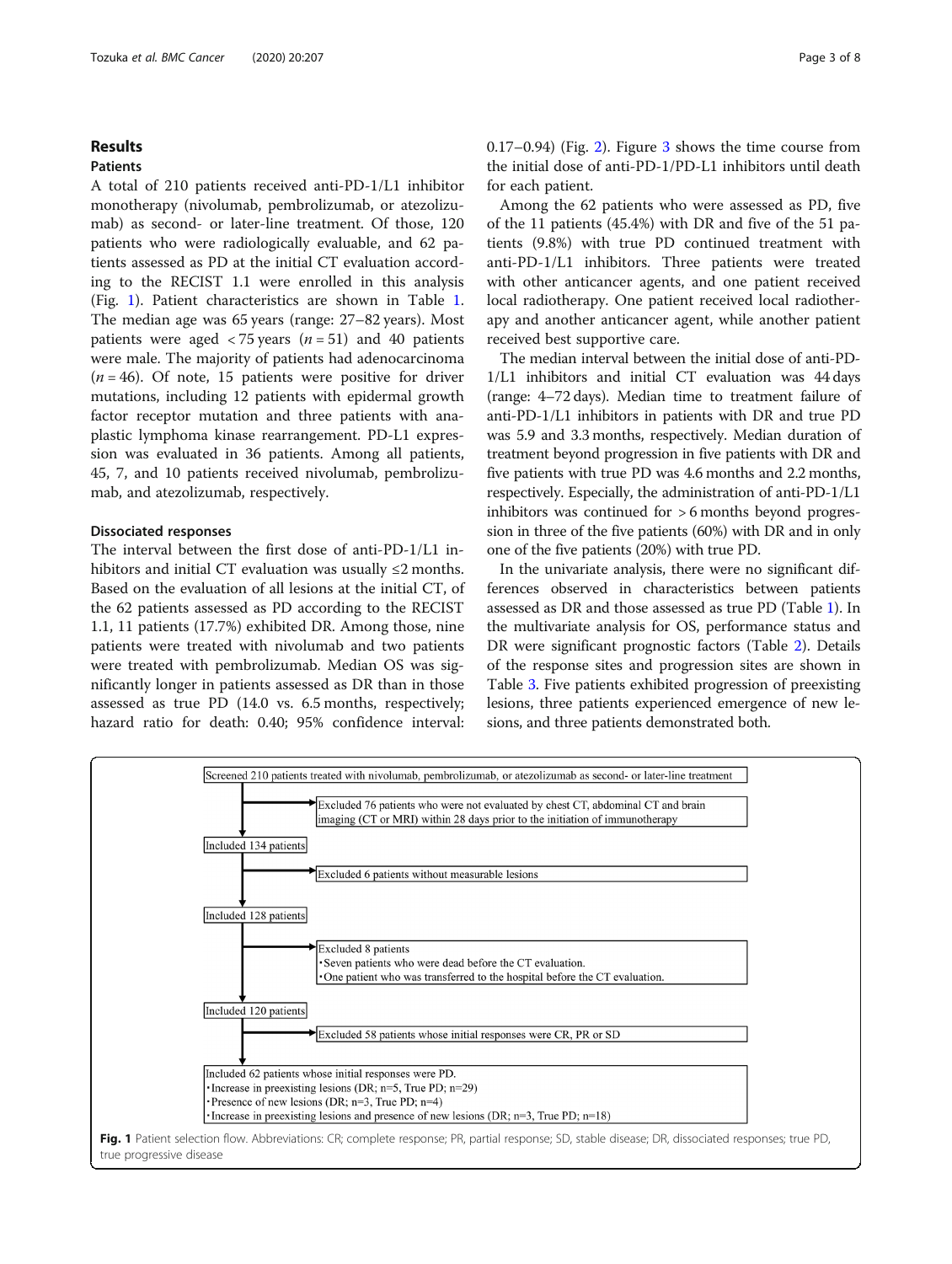<span id="page-3-0"></span>

|                    |                                                 | All $(n = 62)$ | $DR (n = 11)$  |      | True PD $(n = 51)$ |      | $\overline{P}$ |  |  |
|--------------------|-------------------------------------------------|----------------|----------------|------|--------------------|------|----------------|--|--|
|                    |                                                 | n              | n              | $\%$ | n                  | $\%$ |                |  |  |
| Age                | median 65, range 27-82                          |                |                |      |                    |      |                |  |  |
|                    | $\geq 75$                                       | 11             | $\overline{2}$ | 18   | 9                  | 18   | 1.000          |  |  |
|                    | < 75                                            | 51             |                |      |                    |      |                |  |  |
| Gender             | Male                                            | 40             | $\overline{7}$ | 64   | 33                 | 65   | 1.000          |  |  |
|                    | Female                                          | 22             |                |      |                    |      |                |  |  |
| Performance status | 0,1                                             | 46             | 8              | 73   | 38                 | 75   | 1.000          |  |  |
|                    | $2 - 4$                                         | 16             |                |      |                    |      |                |  |  |
| Smoking status     | Current/former                                  | 45             | 6              | 55   | 39                 | 76   | 0.155          |  |  |
|                    | Never                                           | 17             |                |      |                    |      |                |  |  |
| Histology          | Squamous cell carcinoma                         | 12             | 2              | 18   | 10                 | 20   | 1.000          |  |  |
|                    | Non-squamous cell carcinoma                     | 50             |                |      |                    |      |                |  |  |
|                    | Adenocarcinoma ( $n = 46$ ), Others ( $n = 4$ ) |                |                |      |                    |      |                |  |  |
| Driver mutation    | Positive                                        | 15             | 3              | 27   | 12                 | 24   | 0.696          |  |  |
|                    | EGFR L858R/19del ( $n = 12$ ), ALK ( $n = 3$ )  |                |                |      |                    |      |                |  |  |
|                    | Negative                                        | 47             |                |      |                    |      |                |  |  |
| Line of treatment  | 2nd line                                        | 32             | 7              | 64   | 25                 | 49   | 0.511          |  |  |
|                    | 3rd line or beyond                              | 30             |                |      |                    |      |                |  |  |
| PD-L1 status       | $<$ 1                                           | 8              | 0              | 0    | 8                  | 16   |                |  |  |
|                    | $1 \leq$                                        | 28             | $\overline{7}$ | 64   | 21                 | 41   |                |  |  |
|                    | Unknown                                         | 26             | $\overline{4}$ | 40   | 22                 | 43   |                |  |  |
| Treatment          | Nivolumab                                       | 45             | 9              | 20   | 36                 | 80   |                |  |  |
|                    | Pembrolizumab                                   | $\overline{7}$ | $\overline{2}$ | 29   | 5                  | 71   |                |  |  |
|                    | Atezolizumab                                    | 10             | 0              | 0    | 10                 | 100  |                |  |  |

Abbreviations: DR dissociated responses, PD-L1 programmed cell death-ligand 1, True PD true progressive disease





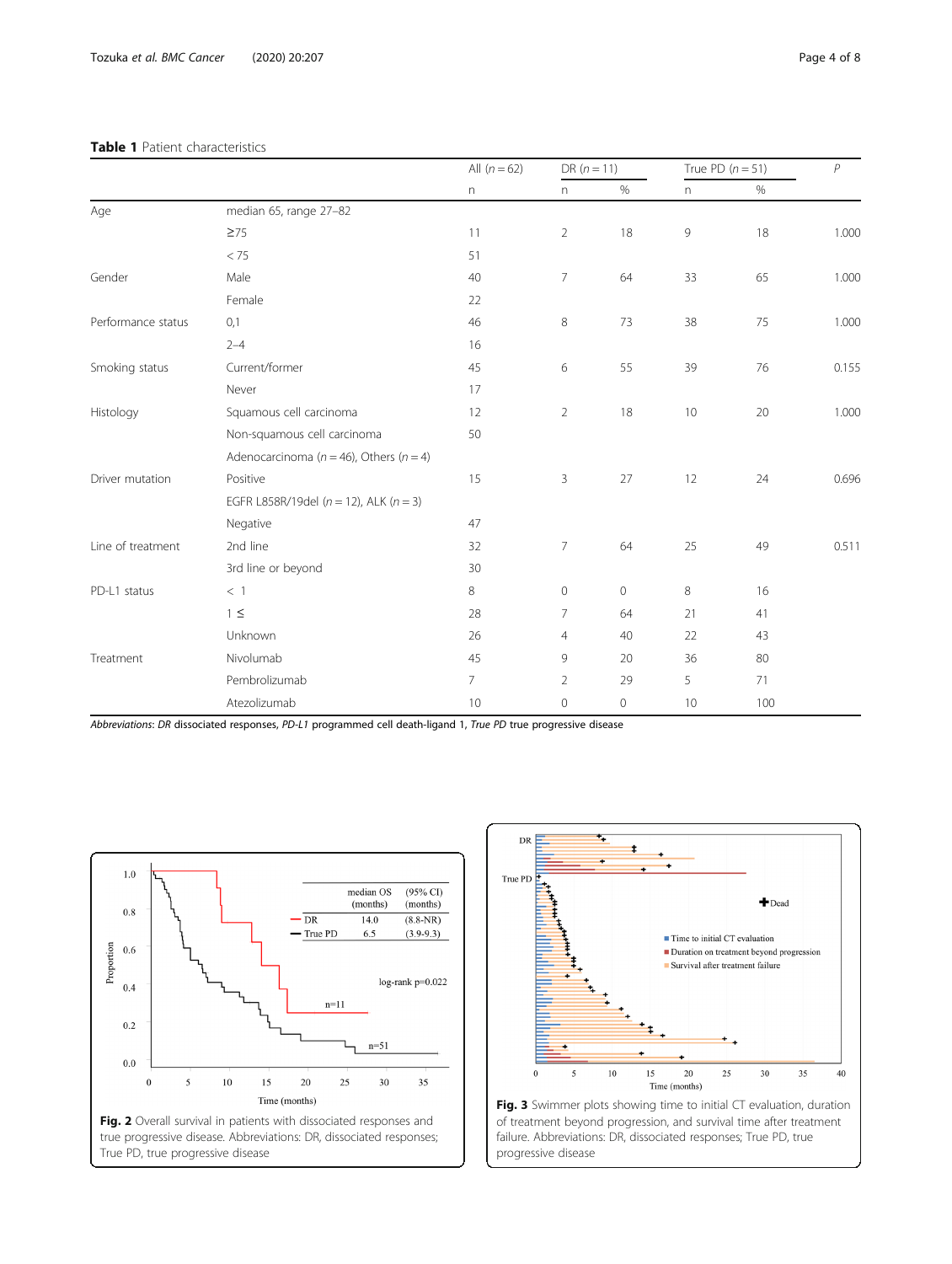<span id="page-4-0"></span>

|                 |                      |           |        | Univariate analysis |           |        | Multivariate analysis |         |  |
|-----------------|----------------------|-----------|--------|---------------------|-----------|--------|-----------------------|---------|--|
| Variables       | n                    | <b>HR</b> | 95% CI | $\mathsf{P}$        | <b>HR</b> | 95% CI | Р                     |         |  |
| Age             | $< 75$ vs ≥ 75       | 51/11     | 0.70   | 0.32, 1.55          | 0.386     |        |                       |         |  |
| Gender          | Male vs Female       | 40/22     | 0.70   | 0.37, 1.26          | 0.235     |        |                       |         |  |
| PS.             | $0.1$ vs $2-4$       | 46/16     | 0.25   | 0.13, 0.48          | < 0.001   | 0.18   | 0.09, 0.36            | < 0.001 |  |
| Smoking         | Never vs Current/Ex  | 17/45     | 1.05   | 0.55, 1.99          | 0.889     |        |                       |         |  |
| Histology       | Sa vs non-Sa         | 10/52     | 0.93   | 0.46, 1.89          | 0.846     |        |                       |         |  |
| Driver mutation | Negative vs Positive | 47/15     | 0.59   | 0.28, 1.23          | 0.162     |        |                       |         |  |
| Treatment line  | 2nd vs 3rd line      | 32/30     | 1.11   | 0.62, 1.99          | 0.715     |        |                       |         |  |
| $PD-L1a$        | Positive vs Negative | 30/8      | 0.61   | 0.22, 1.69          | 0.339     |        |                       |         |  |
| Response        | DR vs True PD        | 11/51     | 0.40   | 0.18.0.90           | 0.027     | 0.28   | 0.12.064              | 0.003   |  |

Abbreviations: 95% CI 95% confidence interval, DR dissociated responses, HR hazard ratio for death, PD-L1 programmed cell death-ligand 1, PS performance status, Sq, squamous cell carcinoma, True PD True progressive disease  $P$ PD-L1 positive; PD-L1  $\geq$  1%, PD-L1 negative; PD-L1 < 1%

# Discussion

Through evaluation of all lesions at the initial CT, DR were identified in 17.7% of NSCLC patients assessed as PD according to the RECIST 1.1. In addition, the survival of patients with DR was significantly longer than that observed in patients with true PD.

The rate of DR in this study was higher than that reported in a previous study (7.5%) investigating NSCLC patients treated with anti PD-1/PD-L1 inhibitors [\[8](#page-6-0)]. However, the rate of DR in this study was calculated in patients with PD assessed using the RECIST 1.1. The rate of DR among the 120 NSCLC patients treated with

Table 3 Sites of response and progression in patients with dissociated responses, and treatment after dissociated responses in eleven patients with dissociated responses

| Age (range) | Sex | ICIs | Treatment after DR                | Response site                                                      | Progression site                                                                                                                                   |
|-------------|-----|------|-----------------------------------|--------------------------------------------------------------------|----------------------------------------------------------------------------------------------------------------------------------------------------|
| $71 - 75$   | M   | Nivo | Continuation of ICIs              | primary lesion                                                     | bone; new lesion                                                                                                                                   |
| $26 - 30$   | M   | Nivo | Continuation of ICIs              | primary lesion, LN (thoracic),<br>kidney,<br>adrenal,<br><b>PM</b> | PM; non-target lesion<br>adrenal; new lesion                                                                                                       |
| $46 - 50$   | M   | Nivo | Continuation of ICIs              | <b>PM</b>                                                          | primary lesion; target lesion                                                                                                                      |
| $71 - 75$   | M   | Pemb | S1 + Bevacizumab                  | <b>PM</b>                                                          | PM; target lesion<br>LN (thoracic);non-target lesion<br>Liver; non-target lesion                                                                   |
| $66 - 70$   | M   | Nivo | Continuation of ICIs              | primary lesion,<br>LN (thoracic)                                   | adrenal; new lesion                                                                                                                                |
| $76 - 80$   | M   | Nivo | <b>BSC</b>                        | LN (axilla)                                                        | PM; new lesion                                                                                                                                     |
| $46 - 50$   | F   | Nivo | Local radiotherapy                | LN (abdominal),<br>LN (axilla)                                     | PM; target lesion<br>LN (thoracic); non-target lesion<br>Subcutaneous metastasis; non-target lesion                                                |
| $51 - 55$   | F   | Pemb | S <sub>1</sub>                    | PM                                                                 | primary lesion; target lesion<br>PM; new lesion                                                                                                    |
| $41 - 45$   | F   | Nivo | Pemetrexed and local radiotherapy | LN (axilla)<br><b>PM</b>                                           | Brain; new lesion,<br>PM; new lesion<br>Bone; non-target lesion                                                                                    |
| $76 - 80$   | M   | Nivo | Continuation of ICIs              | primary lesion,<br>PM                                              | LN (thoracic); non-target lesion                                                                                                                   |
| $66 - 70$   | F   | Nivo | S1                                | liver                                                              | primary lesion; non-target lesion<br>PM; non-target lesion<br>LN (thoracic); non-target lesion<br>Liver; new lesion,<br>IN (abdominal): new lesion |

Abbreviations: BSC best supportive care, DR dissociated responses, F female, ICIs immune checkpoint inhibitors, LN lymph nodes, LN, M male, Nivo nivolumab, Pemb, pembrolizumab, PM pulmonary metastasis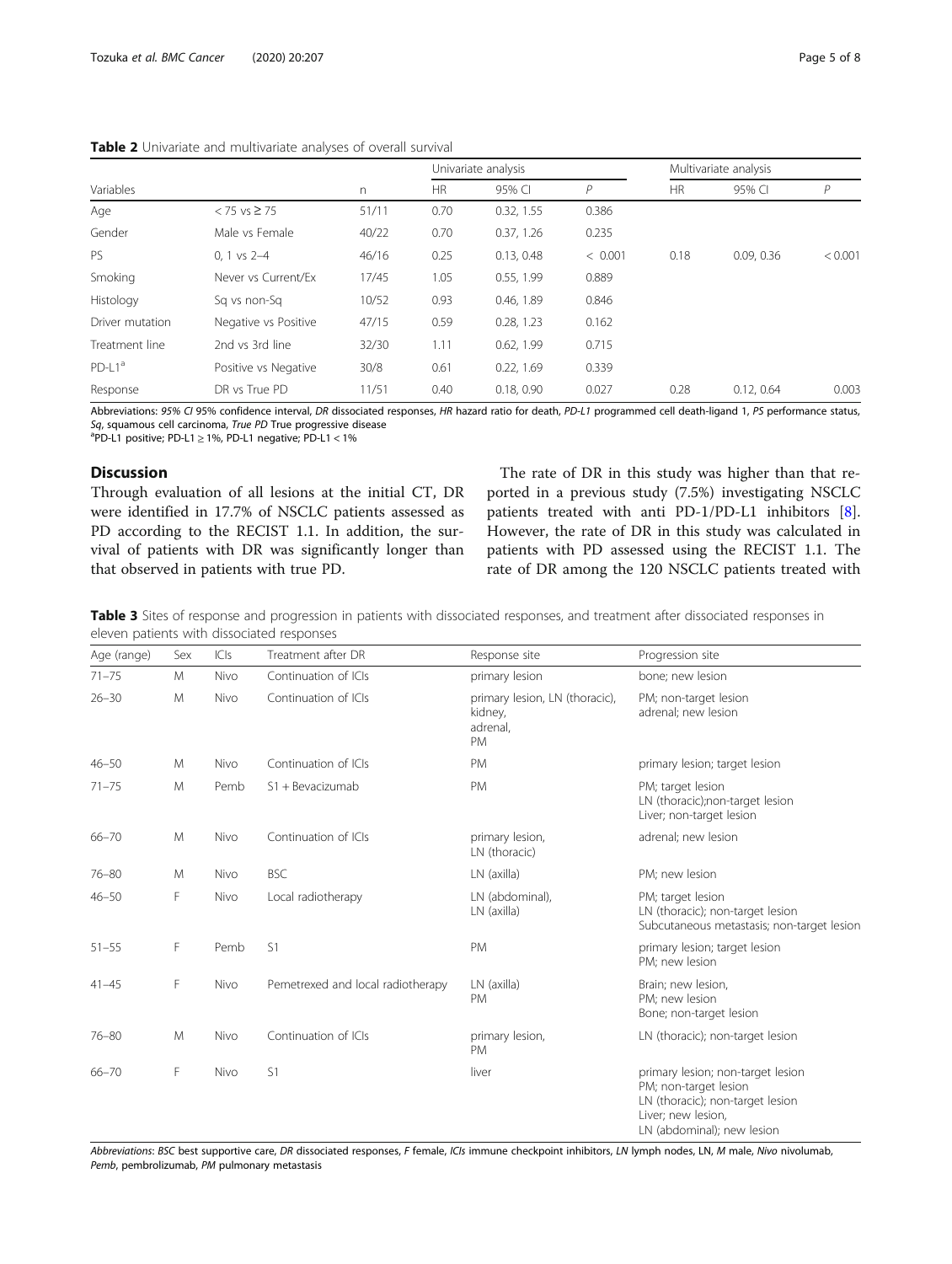immune checkpoint inhibitors was 9.2%, and this rate was similar to that reported in a previous study (8).

To date, predictors of DR have not been identified in patients treated with anti-PD-1/PD-L1 inhibitors [\[12](#page-6-0)]. Although the present study did not identify significantly different factors between patients assessed as DR and those assessed as true PD, performance status and DR were significant prognostic factors of OS in the multivariate analysis. This finding suggested that DR may be a useful marker in determining whether to continue or discontinue the administration of anti-PD-1/L1 inhibitors following the detection of PD by the RECIST during treatment.

The sites of response and progression in patients assessed as DR were not specific. However, the most common sites in which size change was observed were the lymph nodes. The lymph nodes are immunologically privileged sites, and play key roles in the regulation of immune responses to pathogens and autoantigens [\[13](#page-6-0)]. Hence, the responses of lymph nodes may differ from those of tumors. Effector T cells and memory T cells are generated after priming of naïve T cells in lymph nodes [[14\]](#page-6-0). While malignant lymph nodes may restrict cytotoxic activity and induce an immunosuppressive environment within them [\[15\]](#page-6-0), their cytotoxic activity and response remain unknown.

Although the mechanism of DR is unclear, intratumoral heterogeneity and differences in the tumor microenvironments between metastatic sites may be responsible. The expression of PD-L1 in tumors is a biomarker for the use of PD-1 inhibitors. Previous studies showed that PD-L1 expression was discordant between tumor specimens obtained from two different sites in  $17.1-24.8\%$  $17.1-24.8\%$  of patients  $[16, 17]$  $[16, 17]$ . Another study reported that tumor microenvironments influenced the outcome of immunotherapy and differed across organs in patients with cancer [\[18](#page-6-0)].

In the present study, the median OS in patients with DR was 14.0 months. This was comparable to the median OS (9.2–17.3 months) of the overall population reported in several clinical trials investigating anti-PD-1/ PD-L[1](#page-6-0) inhibitors  $[1-4]$  $[1-4]$ . In the present study, the survival of patients with DR was significantly longer than that observed in patients with true PD. These results suggested that the survival benefit of immunotherapy may be underestimated by conventional radiological evaluation using RECIST 1.1 [[19](#page-6-0)]. New criteria, such as the immunerelated response criteria, immune-related RECIST, immune RECIST, and immune-modified RECIST were proposed to evaluate the response and survival benefit associated with anti-PD-1/L1 inhibitors [[19](#page-6-0)–[22\]](#page-7-0). However, DR are not defined in these new criteria. The median OS in patients with DR in the present study was comparable to that reported in patients with PR or SD in a previous study [\[23\]](#page-7-0). Therefore, defining DR in addition to complete response, PR, SD, and PD through radiological evaluation is necessary for the accurate assessment of the efficacy of anti-PD-1/L1 inhibitors.

At present, prompt treatment after DR has not been established. In several clinical trials and current clinical practice, immunotherapy may be continued beyond disease progression (according to the RECIST 1.1), if the attending physicians consider that the treatment offers clinical benefit to the patient [\[4](#page-6-0), [24](#page-7-0)]. However, the criteria for the continuation of treatment with anti-PD-1/ L1 inhibitors beyond progression remain unclear. Although there was no statistically significant difference noted in the duration of treatment beyond progression, three of the five patients with DR and one of the five patients with true PD continued therapy for > 6 months beyond progression. Therefore, DR may be a useful factor in deciding the continuation of treatment with anti-PD-1/L1 inhibitors. However, further studies are warranted to determine the optimal treatment after DR to anti-PD-1/L1 inhibitors.

There were several limitations in the present study. Firstly, this was a retrospective, single-institution study with a small sample size. Additional clinical data are required to identify the optimal radiological evaluation method for determining the clinical benefit of anti-PD-1/L1 inhibitors. Secondly, the optimal interval between the first dose of anti-PD-1/L1 inhibitors and initial CT evaluation remain unknown because they were not standardized in this study. However, in the present study, the median interval between the initiation of treatment with anti-PD-1/L1 inhibitors and initial CT evaluation was 44 days. The interval between pretreatment radiological evaluation (including brain imaging) and the first dose of anti-PD-1/L1 inhibitors in all patients was  $\leq 28$ days. These intervals are considered to be reasonable in clinical practice.

## Conclusion

In conclusion, DR to treatment with anti-PD-1/L1 inhibitors was observed in 17.7% of NSCLC patients assessed as PD according to the RECIST 1.1 at the initial CT evaluation. These patients showed relatively favorable prognosis. DR at the initial CT evaluation may be a useful factor in deciding the continuation of treatment with anti-PD-1/L1 inhibitors. Further studies are warranted to confirm the definition of DR, and clarify the mechanism of DR in patients treated with anti-PD-1/L1 inhibitors.

#### Abbreviations

Anti-PD-1/L1 inhibitors: Anti-programmed cell death-1/ligand 1 inhibitors; CT: Computed tomography; DR: Dissociated responses; NSCLC: Non-small cell lung cancer; OS: Overall survival; PD: Progressive disease; PR: Partial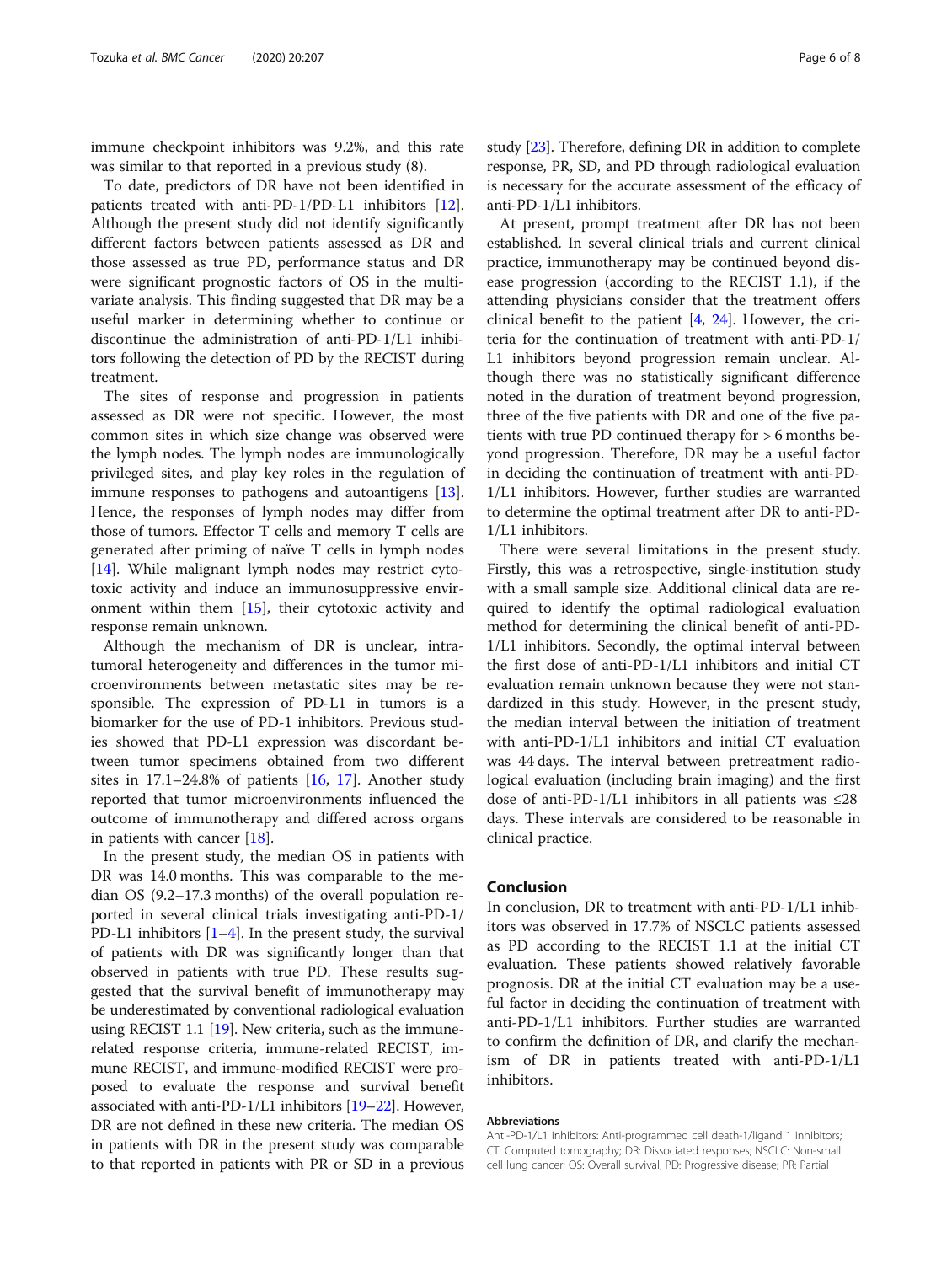<span id="page-6-0"></span>response; RECIST 1.1: Response Evaluation Criteria in Solid Tumors version 1.1; SD: Stable disease

#### Acknowledgements

The authors would like to thank NAI [\(www.nai.co.jp/\)](http://www.nai.co.jp/) for the English language review.

#### Authors' contributions

TT, SK, KU, and MN contributed substantially to the conception and design of the present study. TT, SK, HS, HY, YA, SU, TY, TH, KU, NY, AH, TH, MS, AG, and MN contributed substantially to the data analysis and interpretation. TT, SK, KU, MS, AG, and MN contributed substantially to drafting the manuscript. All authors have approved the final manuscript.

#### Funding

The authors did not receive specific funding for this work.

#### Availability of data and materials

The datasets analyzed in the present study are not publicly available due to confidential clinical data for individual patients. However, the datasets are available from the corresponding author on reasonable request.

#### Ethics approval and consent to participate

The study protocol was reviewed and approved by the Ethics Committee of the Cancer Institute Hospital, Japanese Foundation for Cancer Research (approval number 2019–1073). Informed consent of using the clinical data for this study was obtained by the method of opt-out on the website from the patients according to instruction by the Ethics Committee of the Cancer Institute Hospital, Japanese Foundation for Cancer Research.

#### Consent for publication

Not applicable.

#### Competing interests

MN has received honoraria from Ono Pharmaceutical, Bristol Myers Squibb, Pfizer, Chugai Pharmaceutical, Eli Lilly, Taiho Pharmaceutical, AstraZeneca, Boehringer Ingelheim, MSD, Novartis; and received research funding from MSD, Novartis, Ono Pharmaceutical, Chugai Pharmaceutical, Bristol Myers Squibb, Taiho Pharmaceutical, Eli Lilly, AstraZeneca, Pfizer, Astellas; and had consulting/advisory roles for Novartis, Daiichi Sankyo Healthcare, Taiho Pharmaceutical, Bristol Myers Squibb, Boehringer Ingelheim, Ono Pharmaceutical, Eli Lilly, Chugai Pharmaceutical, AstraZeneca, Merck Serono, MSD, Pfizer.

AG has received honoraria from Ono Pharmaceutical, Bristol Myers Squibb, Pfizer, Chugai Pharmaceutical, Taiho Pharmaceutical, Daiichi Sankyo Healthcare, KYORIN Pharmaceutical, Accuray Japan, Boehringer Ingelheim, MSD, AstraZeneca, Kyowa Kirin, Otsuka Pharmaceutical, Eisai; and received research funding from Nippon Kayaku.

MS has received honoraria from Ono Pharmaceutical, Bristol Myers Squibb, Chugai Pharmaceutical, Eli Lilly, Taiho Pharmaceutical, AstraZeneca, Boehringer Ingelheim, MSD; and received research funding from Taiho Pharmaceutical, Chugai Pharmaceutical, Boehringer Ingelheim.

AH has received honoraria from Chugai Pharmaceutical, AstraZeneca, TAIHO, Lilly, Pfizer; and received research funding from Chugai Pharmaceutical, MSD Oncology, Abbvie, AstraZeneca, Loxo.

NY has received honoraria from Ono Pharmaceutical, Taiho Pharmaceutical, MSD, Novartis, Bayer Yakuhin, and had consulting/advisory roles for Chugai Pharmaceutical.

KU has received honoraria from Ono Pharmaceutical, Bristol Myers Squibb, Chugai Pharmaceutical, Eli Lilly, AstraZeneca, Boehringer Ingelheim, and had consulting/advisory roles for AstraZeneca, Chugai Pharmaceutical. SK has received honoraria from Chugai Pharmaceutical Co., Ltd., MSD K.K., Bristol-Myers Squibb, ONO Pharmaceutical, AstraZeneca (H). All remaining authors report no conflict of interest.

#### Author details

<sup>1</sup>Department of Thoracic Medical Oncology, The Cancer Institute Hospital, Japanese Foundation for Cancer Research, Tokyo, Japan. <sup>2</sup>Department of Pulmonary Medicine and Oncology, Graduate School of Medicine, Nippon Medical School, Tokyo, Japan.

#### Received: 31 August 2019 Accepted: 2 March 2020 Published online: 12 March 2020

#### References

- 1. Brahmer J, Reckamp KL, Baas P, Crinò L, Eberhardt WE, Poddubskaya E, et al. Nivolumab versus Docetaxel in advanced squamous-cell non-small-cell lung Cancer. N Engl J Med. 2015;373(2):123–35.
- 2. Borghaei H, Paz-Ares L, Horn L, Spigel DR, Steins M, Ready NE, et al. Nivolumab versus Docetaxel in advanced nonsquamous non-small-cell lung Cancer. N Engl J Med. 2015;373(17):1627–39.
- 3. Herbst RS, Baas P, Kim DW, Felip E, Pérez-Gracia JL, Han JY, et al. Pembrolizumab versus docetaxel for previously treated, PD-L1-positive, advanced non-small-cell lung cancer (KEYNOTE-010): a randomised controlled trial. Lancet. 2016;387(10027):1540–50.
- 4. Rittmeyer A, Barlesi F, Waterkamp D, Park K, Ciardiello F, von Pawel J, et al. Atezolizumab versus docetaxel in patients with previously treated nonsmall-cell lung cancer (OAK): a phase 3, open-label, multicentre randomised controlled trial. Lancet. 2017;389(10066):255–65.
- 5. Schadendorf D, Hodi FS, Robert C, Weber JS, Margolin K, Hamid O, et al. Pooled analysis of long-term survival data from phase II and phase III trials of Ipilimumab in Unresectable or metastatic melanoma. J Clin Oncol. 2015; 33(17):1889–94.
- 6. Katz SI, Hammer M, Bagley SJ, Aggarwal C, Bauml JM, Thompson JC, et al. Radiologic Pseudoprogression during anti-PD-1 therapy for advanced nonsmall cell lung Cancer. J Thorac Oncol. 2018;13(7):978–86.
- 7. Champiat S, Dercle L, Ammari S, Massard C, Hollebecque A, Postel-Vinay S, et al. Hyperprogressive disease is a new pattern of progression in Cancer patients treated by anti-PD-1/PD-L1. Clin Cancer Res. 2017;23(8):1920–8.
- Tazdait M, Mezquita L, Lahmar J, Ferrara R, Bidault F, Ammari S, et al. Patterns of responses in metastatic NSCLC during PD-1 or PDL-1 inhibitor therapy: comparison of RECIST 1.1, irRECIST and iRECIST criteria. Eur J Cancer. 2018;88:38–47.
- 9. Dong ZY, Zhai HR, Hou QY, Su J, Liu SY, Yan HH, et al. Mixed responses to systemic therapy revealed potential genetic heterogeneity and poor survival in patients with non-small cell lung Cancer. Oncologist. 2017;22(1):61–9.
- 10. Eisenhauer EA, Therasse P, Bogaerts J, Schwartz LH, Sargent D, Ford R, et al. New response evaluation criteria in solid tumours: revised RECIST guideline (version 1.1). Eur J Cancer. 2009;45(2):228–47.
- 11. Kanda Y. Investigation of the freely available easy-to-use software 'EZR' for medical statistics. Bone Marrow Transplant. 2013;48(3):452–8.
- 12. Kim S, Koh J, Kwon D, , Keam B, Go H, Kim YA, et al. Comparative analysis of PD-L1 expression between primary and metastatic pulmonary adenocarcinomas. Eur J Cancer 2017;75:141–149.
- 13. Gasteiger G, Ataide M, Kastenmüller W. Lymph node an organ for T-cell activation and pathogen defense. Immunol Rev. 2016;271(1):200–20.
- 14. Chen DS, Mellman I. Elements of cancer immunity and the cancer-immune set point. Nature. 2017;541(7637):321–30.
- 15. Gettinger SN, Wurtz A, Goldberg SB, Rimm D, Schalper K, Kaech S, et al. Clinical features and Management of Acquired Resistance to PD-1 Axis inhibitors in 26 patients with advanced non-small cell lung Cancer. J Thorac Oncol. 2018;13(6):831–9.
- 16. Borcoman E, Kanjanapan Y, Champiat S, Kato S, Servois V, Kurzrock R, et al. Novel patterns of response under immunotherapy. Ann Oncol. 2019;30(3): 385–96.
- 17. Wang H, Agulnik J, Kasymjanova G, Fiset PO, Camilleri-Broet S, Redpath M, et al. The metastatic site does not influence PD-L1 expression in advanced non-small cell lung carcinoma. Lung Cancer. 2019;132:36–8.
- 18. Oliver AJ, Lau PKH, Unsworth AS, Loi S, Darcy PK, Kershaw MH, et al. Tissuedependent tumor microenvironments and their impact on immunotherapy responses. Front Immunol. 2018;9:70.
- 19. Hodi FS, Ballinger M, Lyons B, Soria JC, Nishino M, Tabernero J, et al. Immune-modified response evaluation criteria in solid tumors (imRECIST): refining guidelines to assess the clinical benefit of Cancer immunotherapy. J Clin Oncol. 2018;36(9):850–8.
- 20. Wolchok JD, Hoos A, O'Day S, Weber JS, Hamid O, Lebbé C, et al. Guidelines for the evaluation of immune therapy activity in solid tumors: immunerelated response criteria. Clin Cancer Res. 2009;15(23):7412–20.
- 21. Nishino M, Giobbie-Hurder A, Gargano M, Suda M, Ramaiya NH, Hodi FS. Developing a common language for tumor response to immunotherapy: immune-related response criteria using unidimensional measurements. Clin Cancer Res. 2013;19(14):3936–43.